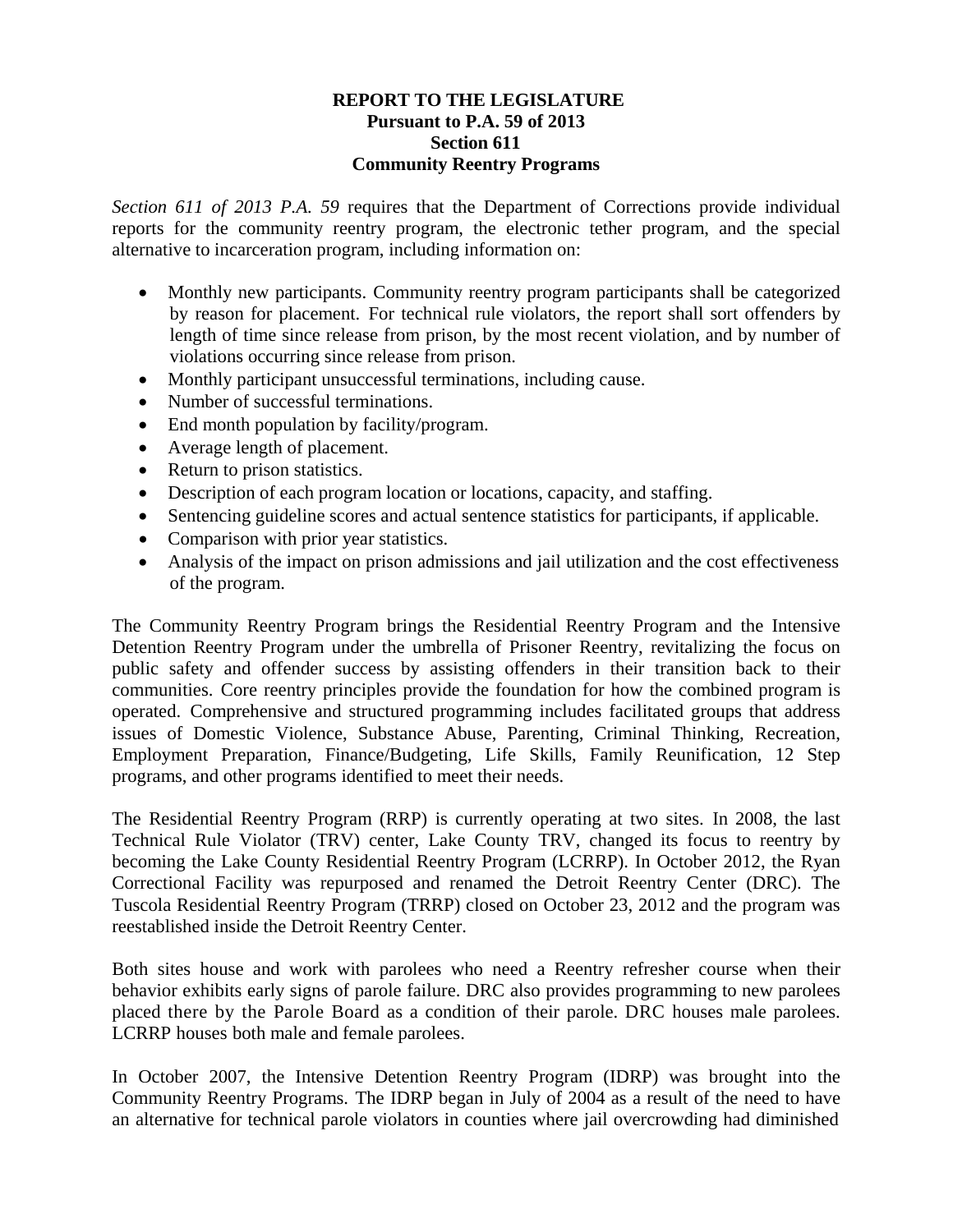the Department's ability to detain them. The goal was to provide parole agents the opportunity to detain parolees with compliance problems before they became more serious parole violators.

Currently, the Department contracts with the Ingham County Jail to house parole violators for an average stay of about 30 days. In October 2012 the contract with the Clinton County Jail ended and the Wayne County IDRP was established within the Detroit Reentry Center. One field agent is assigned to the Ingham County Jail to supervise the IDRP population. The field agent at the jail assists field agents in the community by developing an updated release plan for the parolee, which includes updated placement information, and outpatient or residential substance abuse recommendations based on assessments to determine level of care needed.

Table 1 shows the number of new Community Reentry Program participants by month and program site.

|              |                |                          | <b>IDRP</b> |                  |       |                  | <b>RRP</b>         |       |                |      |                |      |              |       |
|--------------|----------------|--------------------------|-------------|------------------|-------|------------------|--------------------|-------|----------------|------|----------------|------|--------------|-------|
|              | <b>Clinton</b> |                          | Ingham      |                  | Wayne |                  | <b>Lake County</b> |       | <b>Tuscola</b> |      | <b>Detroit</b> |      | <b>Total</b> |       |
|              | 2012           | 2013                     | 2012        | 2013             | 2012  | 2013             | 2012               | 2013  | 2012           | 2013 | 2012           | 2013 | 2012         | 2013  |
| Jan          | 62             |                          | 199         | 132              |       | 302              | 116                | 134   | 48             |      |                | 85   | 425          | 653   |
| Feb          | 47             | ۰                        | 190         | 104              |       | 283              | 107                | 81    | 53             |      |                | 73   | 397          | 541   |
| Mar          | 62             | $\blacksquare$           | 212         | 107              |       | 291              | 141                | 84    | 97             |      |                | 61   | 512          | 543   |
| Apr          | 60             | $\blacksquare$           | 229         | 118              |       | 232              | 109                | 98    | 60             | -    |                | 91   | 458          | 539   |
| May          | 71             | ۰                        | 233         | 129              |       | 204              | 138                | 106   | 72             |      |                | 78   | 514          | 517   |
| Jun          | 69             | ۰                        | 253         | 116              |       | 194 <sub>1</sub> | 126                | 86    | 61             |      |                | 53   | 509          | 449   |
| Jul          | 88             | $\overline{\phantom{0}}$ | 259         | 136              |       | 202              | 120                | 90    | 76             |      |                | 147  | 543          | 575   |
| Aug          | 73             | $\blacksquare$           | 271         | 142              |       | 138              | 138                | 91    | 100            | -    |                | 159  | 582          | 530   |
| Sep          | 64             | ۰                        | 217         | 111              |       | 184              | 100                | 97    | 66             |      |                | 76   | 447          | 468   |
| Oct          | 39             | ۰                        | 262         | 134 <sub>1</sub> |       | 158              | 132                | 117   | 32             | -    | $125*$         | 24   | 590          | 433   |
| Nov          |                |                          | 182         | 111              | 226   | 138              | 89                 | 84    |                |      | 50             | 85   | 547          | 418   |
| Dec          |                |                          | 152         | 116              | 228   | 170              | 63                 | 94    |                |      | 59             | 17   | 502          | 397   |
| <b>Total</b> | 635            | ٠                        | 2,659       | 1,456            | 454   | 2,496            | 1,379              | 1,162 | 665            |      | 234            | 949  | 6,026        | 6,063 |
| Avg          | 63.5           | ۰                        | 221.6       | 121.3            | 227.0 | 208.0            | 114.9              | 96.8  | 66.5           |      | 78.0           | 79.1 | 502.2        | 505.3 |

**Table 1 - New Community Reentry Program Participants Monthly By Location** 

\* 100 were transfers from Tuscola RRP.

Table 2 looks at only the parole technical violators from the new Community Reentry Program participants for which RRP was an appropriate intervention and breaks down time since parole from prison until admission to the RRP.

| Table 2 – Parole Technical Violator Length of Time Since Release from Prison to Admission to RRP |  |
|--------------------------------------------------------------------------------------------------|--|
|--------------------------------------------------------------------------------------------------|--|

| <b>Length of Time</b>            |               | 2012           | 2013          |                |  |
|----------------------------------|---------------|----------------|---------------|----------------|--|
| <b>Since Release from Prison</b> | <b>Number</b> | <b>Percent</b> | <b>Number</b> | <b>Percent</b> |  |
| 0-6 Months                       | 317           | 17.1%          | 309           | 16.5%          |  |
| 7-12 Months                      | 396           | 21.4%          | 398           | 21.3%          |  |
| 13-18 Months                     | 346           | 18.7%          | 350           | 18.7%          |  |
| 19+ Months                       | 793           | 42.8%          | 815           | 43.5%          |  |
| Total                            | 1,852         | 100.0%         | 1.872         | 100.0%         |  |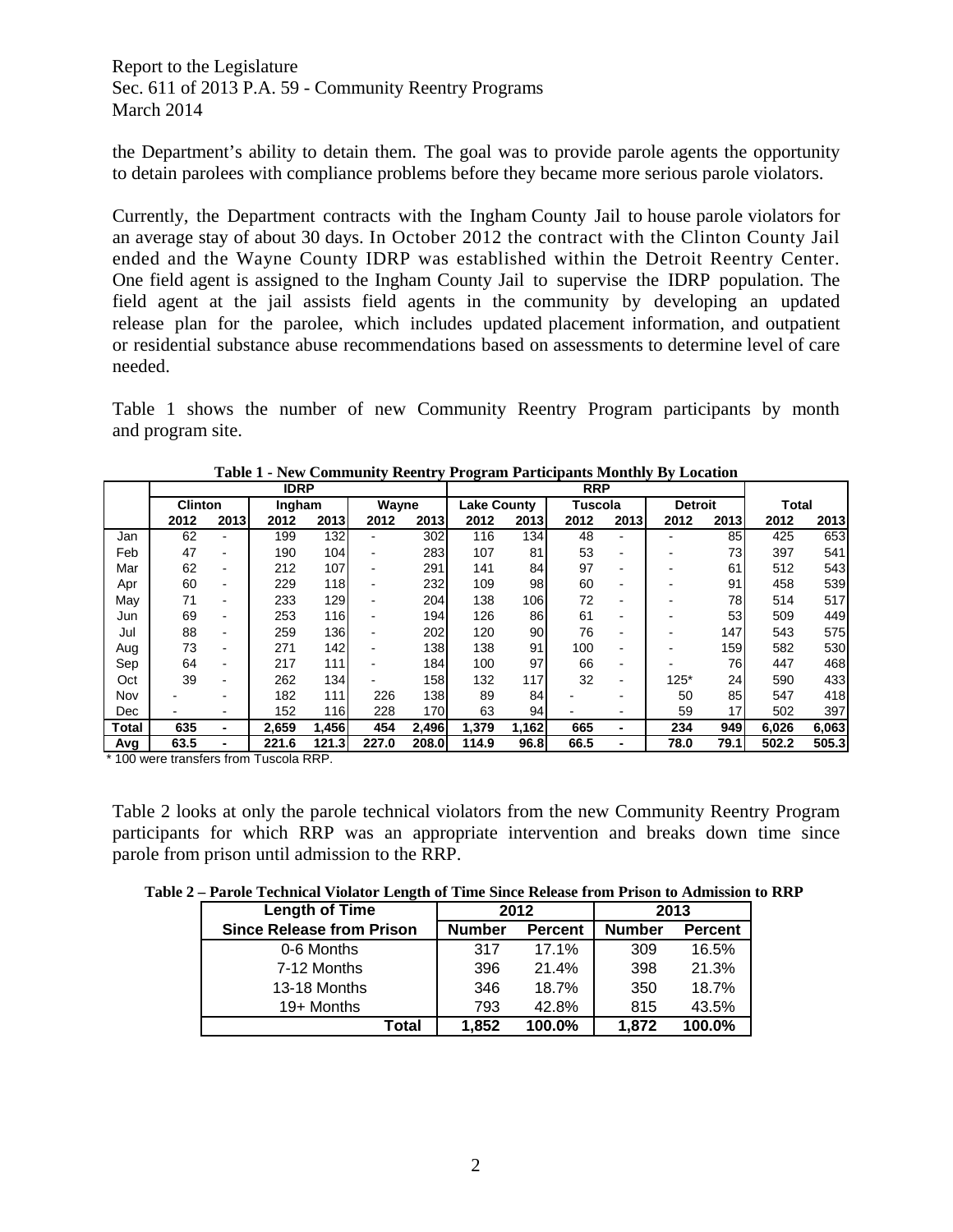Tables 3 through 5 look at only the new RRP participants and present active sentence information for the parolees at the time of their admission to the RRP. In 2013, the 2,111 new RRP participants had 4,803 active sentences, with similar distributions to 2012 participants.

The details presented in Tables 3 and 4 are for individual sentences only, since a composite or cumulative minimum term that accounts for consecutive sentences would obscure offense type information.

| <b>Minimum Term</b>                                                                     | 2012          |                 | 2013          |                 |  |  |  |  |
|-----------------------------------------------------------------------------------------|---------------|-----------------|---------------|-----------------|--|--|--|--|
| Groups*                                                                                 | <b>Number</b> | <b>Percentl</b> | <b>Number</b> | <b>Percentl</b> |  |  |  |  |
| 0-12 Months                                                                             | 1,308         | 25.8%           | 1,229         | 25.6%           |  |  |  |  |
| 13-24 Months                                                                            | 2,327         | 45.9%           | 2,355         | 49.0%           |  |  |  |  |
| 25-36 Months                                                                            | 723           | 14.3%           | 657           | 13.7%           |  |  |  |  |
| 37-60 Months                                                                            | 418           | 8.3%            | 339           | 7.1%            |  |  |  |  |
| 61-120 Months                                                                           | 223           | 4.4%            | 176           | 3.7%            |  |  |  |  |
| $121 +$ Months                                                                          | 67            | 1.3%            | 46            | 1.0%            |  |  |  |  |
| Life                                                                                    |               | 0.0%            |               |                 |  |  |  |  |
| <b>Total Offenses</b><br>100.0%<br>100.0%<br>4,803<br>5,066                             |               |                 |               |                 |  |  |  |  |
| * These Minimum Terms represent individual active sentences and disregard consecutives. |               |                 |               |                 |  |  |  |  |

**Table 3 - Minimum Term Groups for All Active Offenses at the Time of Admission to RRP**

|                                                                                             |               | 2012           |         |               | 2013           |                |
|---------------------------------------------------------------------------------------------|---------------|----------------|---------|---------------|----------------|----------------|
| <b>Offense</b>                                                                              |               |                | Average |               |                | <b>Average</b> |
| Type                                                                                        | <b>Number</b> | <b>Percent</b> | Term*   | <b>Number</b> | <b>Percent</b> | Term*          |
| Nonassaultive                                                                               | 2.781         | 54.9%          | 22.5    | 2,732         | 56.9%          | 22.0           |
| Drug                                                                                        | 731           | 14.4%          | 19.9    | 726           | 15.1%          | 20.8           |
| Assaultive                                                                                  | 1.554         | 30.7%          | 38.3    | 1.345         | 28.0%          | 35.4           |
| <b>Total Offenses</b>                                                                       | 5.066         | 100.0%         | 26.7    | 4,803         | 100.0%         | 25.6           |
| t in months, these Averson Terms represent individual orthonor and discovered consequitives |               |                |         |               |                |                |

\* In months, these Average Terms represent individual active sentences and disregard consecutives.

Sentencing Guidelines (SGL) information has been captured in OMNI on a statewide basis since October of 2002, thus 2003 is the first available, full year of the 1999 Legislative Sentencing Guidelines. Unfortunately, roughly 25% of the sentencing dates for the 2012 and 2013 new RRP participants are from before 2003 and additional complications, such as a mix of sentences with and without SGL data, and the change in handling of SGLs with regard to probation violations, make interpreting SGL sentencing characteristics dubious at this time. Regardless, Table 5 shows that most of the actual sentences agree with the SGL ranges, though this comparison is not that useful since it only represents approximately half of the sentences for new RRP participants.

**Table 5 - Comparison of Actual Sentence with SGL Range for New RRP Participants**

| <b>Actual Sentence</b> | 2012          |                | 2013          |                |  |  |
|------------------------|---------------|----------------|---------------|----------------|--|--|
| vs. SGL Range          | <b>Number</b> | <b>Percent</b> | <b>Number</b> | <b>Percent</b> |  |  |
| <b>Below Range</b>     | 215           | 8.9%           | 227           | 9.4%           |  |  |
| Within Range           | 2,028         | 84.4%          | 2,025         | 83.9%          |  |  |
| Above Range            | 160           | 6.7%           | 162           | 6.7%           |  |  |
| <b>Total with SGLs</b> | 2,403         | 47.4%          | 2,414         | 50.3%          |  |  |
| <b>Unknown SGLs</b>    | 2,663         | 52.6%          | 2,389         | 49.7%          |  |  |
| <b>Total Offenses</b>  | 5,066         | 100.0%         | 4,803         | 100.0%         |  |  |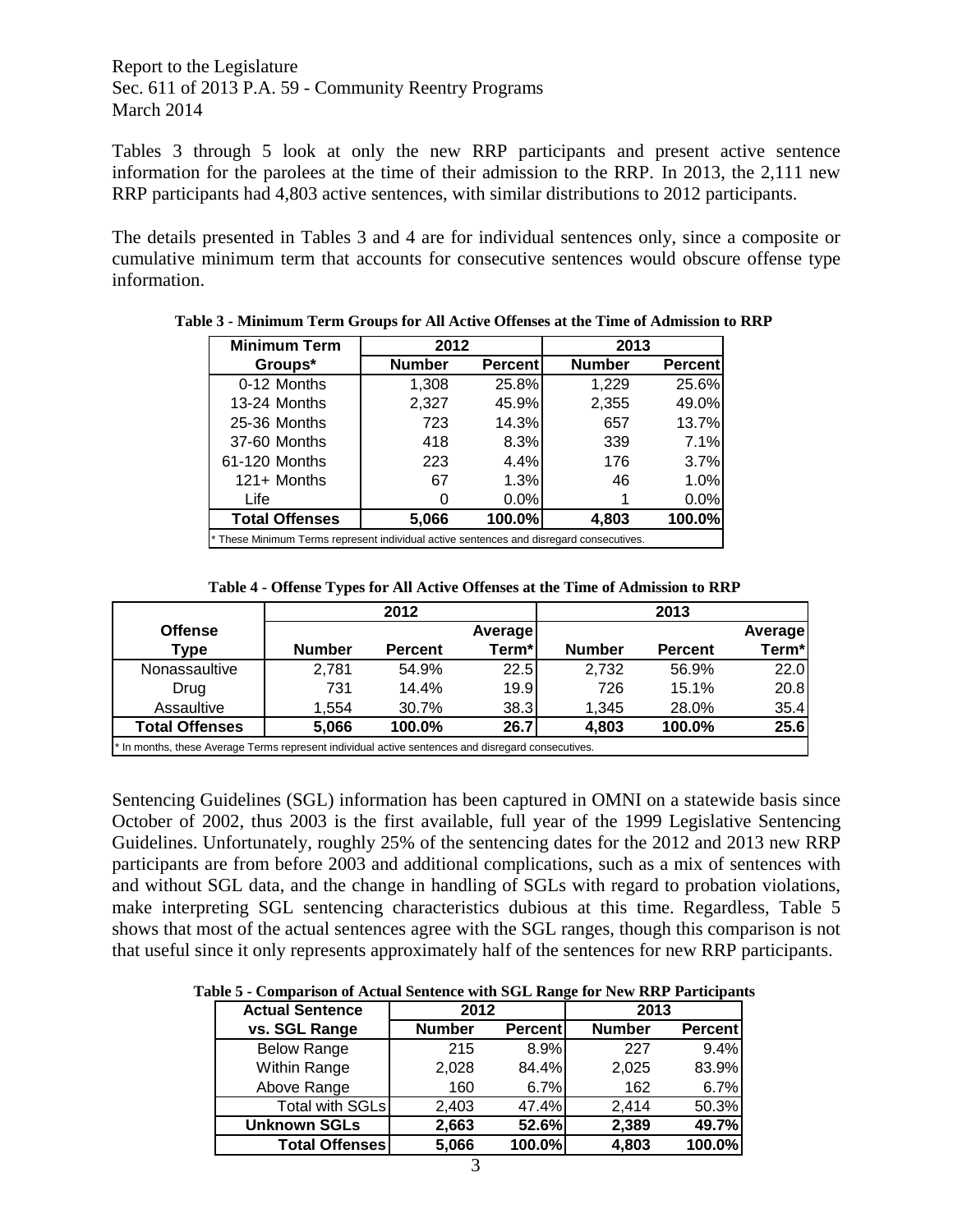Table 6 reverts back to entire Community Reentry Program data and shows that in 2013, there were 4,085 parolees that successfully completed the IDRP and 1,831 parolees that successfully completed the RRP. The 2013 average successful stay for parolees in the IDRP was 26.3 days (up from 24.3 days in 2012), and for the RRP 84.5 days (up from 65.1 days in 2012).

|       |                |      | <b>IDRP</b> |        |                          |       | <b>RRP</b>         |       |                |      |                |      |              |       |
|-------|----------------|------|-------------|--------|--------------------------|-------|--------------------|-------|----------------|------|----------------|------|--------------|-------|
|       | <b>Clinton</b> |      | Ingham      |        | Wayne                    |       | <b>Lake County</b> |       | <b>Tuscola</b> |      | <b>Detroit</b> |      | <b>Total</b> |       |
|       | 2012           | 2013 | 2012        | 2013   | 2012                     | 2013  | 2012               | 2013  | 2012           | 2013 | 2012           | 2013 | 2012         | 2013  |
| Jan   | 49             |      | 154         | 173    | $\overline{\phantom{0}}$ | 279   | 100                | 137   | 79             |      |                | 21   | 382          | 610   |
| Feb   | 61             | ٠    | 216         | 103    |                          | 276   | 101                | 77    | 69             |      |                | 54   | 447          | 510   |
| Mar   | 49             | ٠    | 189         | 106    | -                        | 292   | 129                | 75    | 47             | -    |                | 85   | 414          | 558   |
| Apr   | 62             | ٠    | 233         | 116    | -                        | 271   | 94                 | 122   | 48             | ۰    |                | 64   | 437          | 573   |
| May   | 72             | ٠    | 243         | 123    |                          | 239   | 129                | 82    | 89             |      |                | 103  | 533          | 547   |
| Jun   | 64             | ٠    | 234         | 120    | -                        | 187   | 118                | 81    | 59             |      |                | 53   | 475          | 441   |
| Jul   | 88             | ٠    | 273         | 134    |                          | 221   | 139                | 98    | 68             |      |                | 86   | 568          | 539   |
| Aug   | 78             | ٠    | 261         | 144    |                          | 170   | 132                | 90    | 62             |      |                | 48   | 533          | 452   |
| Sep   | 60             | ٠    | 220         | 114    | -                        | 161   | 113                | 89    | 69             |      |                | 50   | 462          | 414   |
| Oct   | 97             | ٠    | 261         | 133    |                          | 199   | 135                | 87    | 85             | -    | 0              | 96   | 578          | 515   |
| Nov   |                |      | 220         | 115    |                          | 140   | 76                 | 81    |                |      | 66             | 46   | 363          | 382   |
| Dec   |                |      | 160         | 112    | 209                      | 157   | 59                 | 75    |                |      | 45             | 31   | 473          | 375   |
| Total | 680            | ۰    | 2,664       | 1,493  | 210                      | 2,592 | 1,325              | 1,094 | 675            |      | 111            | 737  | 5,665        | 5,916 |
| Avg   | 68.0           |      | 222.0       | 124.41 | 105.0                    | 216.0 | 110.4              | 91.2  | 67.5           |      | 37.0           | 61.4 | 472.1        | 493.0 |

**Table 6 - Monthly Successful Community Reentry Program Terminations by Location**

Unsuccessful IDRP and RRP terminations occurred in about 2.5% of all terminations for 2013 (up from 1.4% in 2012). Parolees failed the RRP after an average of 39.4 days in 2013, compared to 35.9 days in 2012. Typical reasons for unsuccessful terminations from the RRP include:

- 
- 
- 
- 
- 
- 
- 
- 
- Abscond violation<br>
Medically / Psychologically unmanageable<br>
Substance abuse violations<br>
Rule violation (non substance abuse)<br>
New felony / misdemeanor<br>
Threatening / assaultive behavior<br>
Creating a disturban

#### **Table 7 - Monthly Unsuccessful Community Reentry Program Terminations by Location**

|              |                |      | <b>IDRP</b> |        |              |       | <b>RRP</b>         |                 |                |      |                |      |              |      |
|--------------|----------------|------|-------------|--------|--------------|-------|--------------------|-----------------|----------------|------|----------------|------|--------------|------|
|              | <b>Clinton</b> |      |             | Ingham |              | Wayne | <b>Lake County</b> |                 | <b>Tuscola</b> |      | <b>Detroit</b> |      | <b>Total</b> |      |
|              | 2012           | 2013 | 2012        | 2013   | 2012         | 2013  | 2012               | 2013            | 2012           | 2013 | 2012           | 2013 | 2012         | 2013 |
| Jan          |                |      | O           |        |              | З     | በ                  | በ               |                |      |                | 31   | 5            | 6    |
| Feb          |                |      |             |        |              |       | 2                  |                 |                |      |                |      | 6            | 6    |
| Mar          |                |      |             |        |              |       |                    |                 | 2              |      |                | 6    | 2            | 8    |
| Apr          |                | ۰    |             |        |              |       |                    |                 |                | ۰    |                | з    | 10           | 6    |
| May          |                | -    |             |        |              |       |                    |                 |                | -    |                |      |              | 8    |
| Jun          |                |      |             |        |              |       |                    |                 |                |      |                |      |              | 9    |
| Jul          |                |      |             |        |              |       |                    | 8               | 5              |      |                |      | 5            | 19   |
| Aug          |                |      |             |        |              |       |                    | 8               | 6              |      |                | 6    | 10           | 14   |
| Sep          |                |      |             |        |              |       |                    | 11              | 5              |      |                | 13   | 9            | 24   |
| Oct          |                | -    |             |        |              |       | ◠                  | 14 <sub>1</sub> | 3              |      |                | 8    | 6            | 22   |
| Nov          |                |      |             |        |              |       |                    | ◠               |                |      |                | 11   | 3            | 14   |
| Dec          |                |      |             | 0      | ົ            | 0     | 5                  |                 |                |      | 5              | 11   | 12           | 18   |
| <b>Total</b> | $\mathbf 2$    | ۰    |             | 0      | $\mathbf{2}$ | 3     | 25                 | 65              | 44             | ۰    | 5              | 86   | 79           | 154  |
| Avg          | 0.2            |      | 0.1         | 0.0    | 1.0          | 0.3   | 2.1                | 5.4             | 4.4            |      | 1.7            | 7.2  | 6.6          | 12.8 |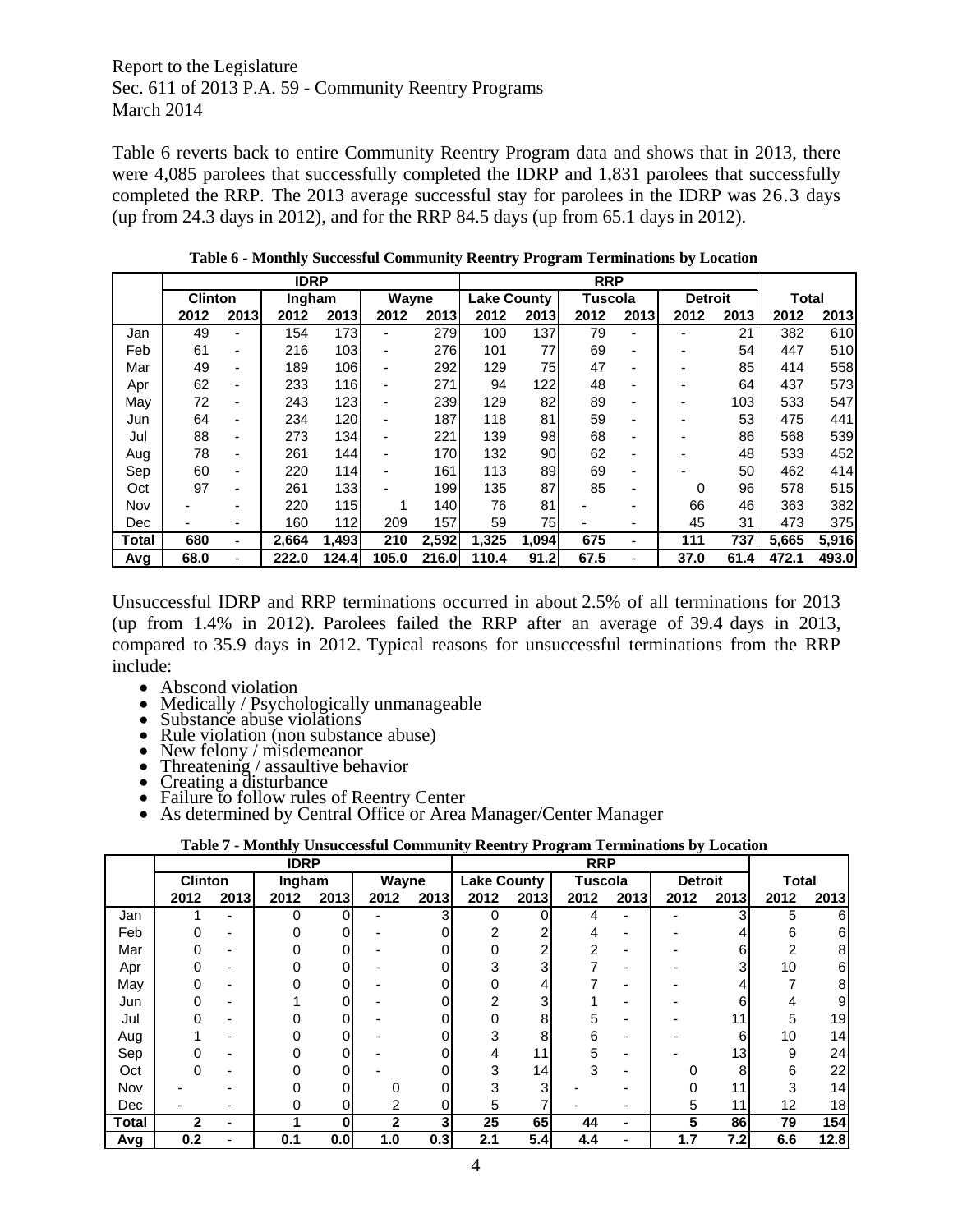The monthly new Community Reentry Program participants, monthly successful and unsuccessful terminations, and average lengths of stay resulted in the end of month populations shown in Table 8.

|     |                |      | <b>IDRP</b> |      |       |        | <b>RRP</b> |                    |       |                          |                |                  |              |       |
|-----|----------------|------|-------------|------|-------|--------|------------|--------------------|-------|--------------------------|----------------|------------------|--------------|-------|
|     | <b>Clinton</b> |      | Ingham      |      | Wayne |        |            | <b>Lake County</b> |       | Tuscola                  | <b>Detroit</b> |                  | <b>Total</b> |       |
|     | 2012           | 2013 | 2012        | 2013 | 2012  | 2013   | 2012       | 2013               | 2012  | 2013                     | 2012           | 2013             | 2012         | 2013  |
| Jan | 60             |      | 185         | 85   | ٠     | 262    | 255        | 263                | 119   |                          |                | 179              | 619          | 789   |
| Feb | 45             |      | 159         | 96   | -     | 269    | 261        | 265                | 93    | $\overline{\phantom{0}}$ |                | 194 <sub>1</sub> | 558          | 824   |
| Mar | 58             | ٠    | 182         | 97   | ٠     | 268    | 271        | 272                | 147   | ۰                        |                | 164              | 658          | 801   |
| Apr | 56             | ٠    | 182         | 99   | -     | 229    | 283        | 245                | 152   | -                        |                | 188              | 673          | 761   |
| May | 55             | ٠    | 171         | 105  | -     | 194    | 292        | 265                | 128   | ۰                        |                | 159              | 646          | 723   |
| Jun | 60             | ٠    | 189         | 101  | ٠     | 201    | 298        | 267                | 129   | ۰                        |                | 153              | 676          | 722   |
| Jul | 60             | ۰    | 175         | 103  | ۰     | 182    | 279        | 250                | 132   | $\overline{\phantom{0}}$ |                | 203              | 646          | 738   |
| Aug | 54             | ٠    | 184         | 101  | -     | 150    | 282        | 243                | 164   | ٠                        |                | 308              | 684          | 802   |
| Sep | 58             |      | 181         | 98   | -     | 173    | 265        | 240                | 156   | ۰                        |                | 321              | 660          | 832   |
| Oct |                |      | 182         | 99   | -     | 132    | 259        | 256                |       | -                        | 125            | 241              | 566          | 728   |
| Nov |                |      | 147         | 95   | 225   | 130    | 269        | 256                |       | -                        | 109            | 269              | 750          | 750   |
| Dec |                |      | 139         | 99   | 242   | 143    | 269        | 268                |       | -                        | 118            | 244              | 768          | 754   |
| Avg | 56.2           | ۰    | 173.0       | 98.2 | 233.5 | 194.41 | 273.6      | 257.5              | 135.6 | ۰                        | 117.3          | 218.6            | 658.7        | 768.7 |

**Table 8 - End of Month Community Reentry Program Populations by Location**

Return to prison statistics measure a parolee's outcome at the conclusion of a standard follow-up period. Table 9 replicates a portion of the **Three-Year Follow-Up Outcomes of Offenders Who Paroled in 1998 to 2009 by Year** reported in the Department's 2012 Statistical Report (the most recent available). The table shows that offenders paroled in 2009 had a Return to Prison Rate of 30.6% (Technical Violators 15.0%, and New Sentence Violators 15.6%) after a full three-year follow up period. New Community Reentry Program participants in 2009 would have had similar recidivism rates.

| Year                                                                | Total        | <b>Success</b> | <b>Failure</b> |                 | <b>Technical</b> | <b>New</b> | <b>Return to</b> |  |  |
|---------------------------------------------------------------------|--------------|----------------|----------------|-----------------|------------------|------------|------------------|--|--|
| <b>Paroled</b>                                                      | <b>Cases</b> | Total          | <b>Total</b>   | <b>Absconds</b> | <b>Violators</b> | Sentence   | <b>Prison</b>    |  |  |
| 2005                                                                | 9,800        | 49.4%          | 50.6%          | 10.1%           | 19.8%            | 20.7%      | 40.6%            |  |  |
| 2006                                                                | 9,694        | 54.2%          | 45.8%          | 9.4%            | 15.6%            | 20.8%      | 36.5%            |  |  |
| 2007                                                                | 11,805       | 63.9%          | 36.1%          | 2.8%            | 13.6%            | 19.7%      | 33.2%            |  |  |
| 2008                                                                | 11,044       | 66.2%          | 33.8%          | 2.2%            | 13.6%            | 17.9%      | 31.5%            |  |  |
| 12,829<br>30.6%<br>2009<br>67.8%<br>32.2%<br>1.6%<br>15.0%<br>15.6% |              |                |                |                 |                  |            |                  |  |  |
| See 2012 Statistical Report at                                      |              |                |                |                 |                  |            |                  |  |  |
| http://www.michigan.gov/corrections/0,4551,7-119-1441---,00.html    |              |                |                |                 |                  |            |                  |  |  |

**Table 9 - (portion of) Three-Year Follow-Up Outcomes of Offenders Who Paroled in 1998 to 2009 by Year**

The Community Reentry Program impacts prison admissions by intervening and diverting eligible parole violators who would otherwise be returned to prison. At the end of 2013, the average time before reparole for a parole technical violator was 13.9 months. The 2013 average successful RRP stay was 84.5 days, or 2.8 months, which saved an average of 11.1 months per parole technical violator RRP participant.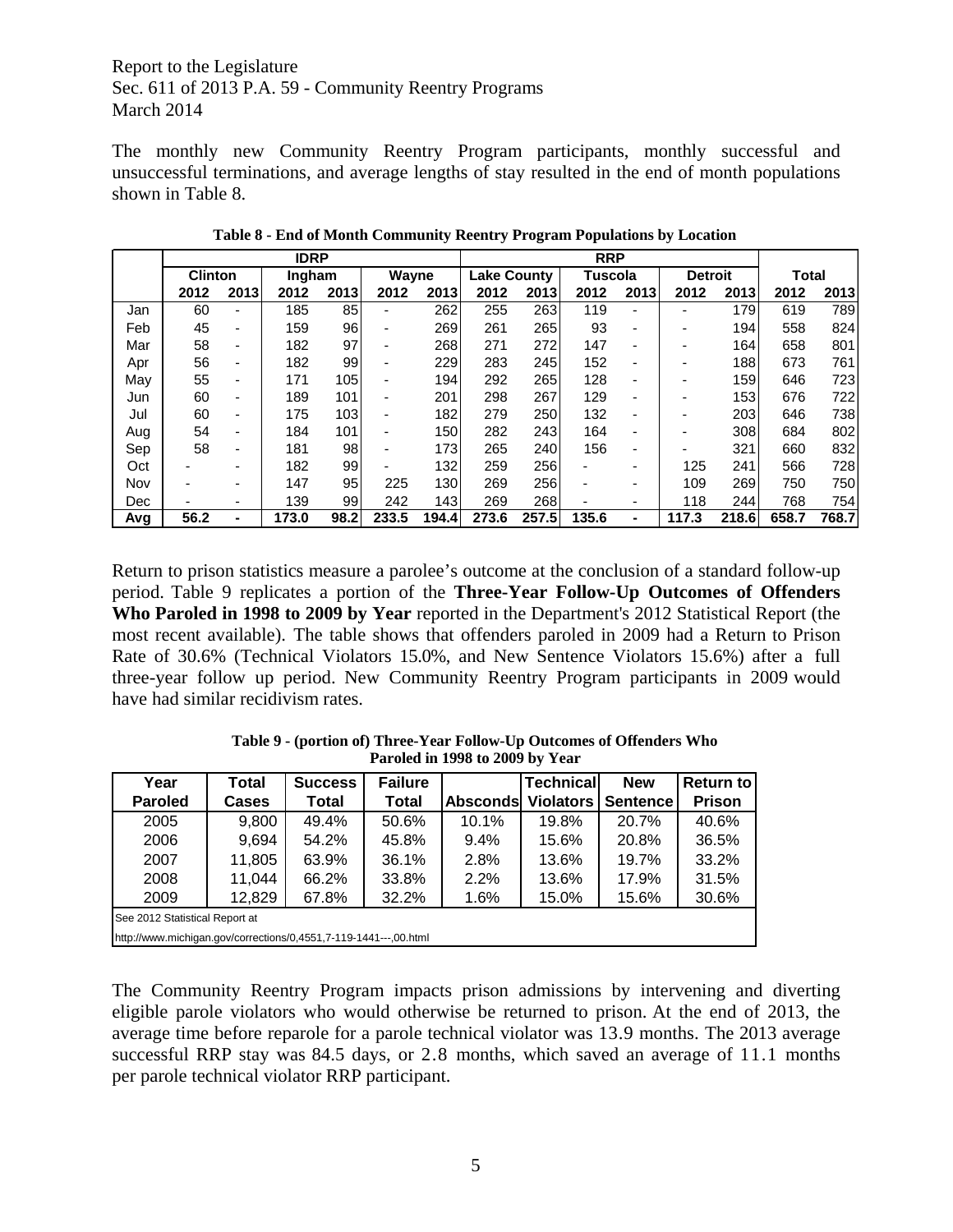The following IDRP locations and RRP Centers were operated during 2012 and 2013:

| Clinton County IDRP (Closed 10/31/12)<br>1347 East Townsend Road<br>St. Johns, MI 48879 |                            | Capacity: 60 beds       |
|-----------------------------------------------------------------------------------------|----------------------------|-------------------------|
| 2012 Staffing<br>1.0                                                                    | Parole Probation Officer-E | 2013 Staffing<br>Closed |
| <b>Ingham County IDRP</b><br>640 North Cedar<br>Mason, MI 48854                         |                            | Capacity: 100 beds      |
| 2012 Staffing<br>1.0                                                                    | Parole Probation Officer-E | 2013 Staffing<br>1.0    |

# **Detroit Reentry Center Capacity: 1,044 beds**

Wayne County IDRP operates inside of the DRC *(Opened 11/1/12)*

17600 Ryan Road Detroit, MI 48212

| 2012 Staffing |                                             | 2013 Staffing |
|---------------|---------------------------------------------|---------------|
| 1.0           | <b>Accounting Technician-E</b>              | 1.0           |
| 0.0           | <b>Assistant Resident Unit Supervisor-1</b> | 1.0           |
| 1.1           | <b>Building Trades Crew Leader</b>          | 1.0           |
| 138.3         | <b>Corrections Officers</b>                 | 147.1         |
| 6.0           | Corrections Program Coordinator             | 6.0           |
| 1.0           | Corrections Resident Rep.                   | 1.0           |
| 10.7          | Corrections Shift Supervisor 1              | 10.7          |
| 6.0           | Corrections Shift Supervisor 2              | 6.0           |
| 0.0           | Departmental Specialist-2                   | 1.0           |
| 0.0           | Departmental Supervisor-3                   | 1.0           |
| 2.0           | <b>Departmental Technicians</b>             | 2.0           |
| 1.0           | Electrician Master Lic-A FZN                | 1.0           |
| 1.0           | <b>Executive Secretary-E</b>                | 1.0           |
| 1.0           | General Office Assistant-E                  | 1.0           |
| 1.0           | Human Resources Developer-A                 | 1.0           |
| 1.0           | Library Technician-E                        | 1.0           |
| 5.0           | Maintenance Mechanic-A                      | 5.0           |
| 0.0           | Parole Probation Area Manager 15            | 1.0           |
| 1.0           | Parole Probation Manager 13                 | 3.0           |
| 7.0           | <b>Parole Probation Officers</b>            | 7.0           |
| 1.0           | Physical Plant Supervisor-1                 | 1.0           |
| 1.0           | Plumber-A                                   | 1.0           |
| 1.0           | Prison Counselor-E                          | 0.0           |
| 1.0           | Secretary 8                                 | 2.0           |
| 1.0           | Senior Executive Warden                     | 1.0           |
| 1.0           | State Administrative Manager-1              | 1.0           |
| 1.0           | <b>State Deputy Warden-1</b>                | 1.0           |
| 1.0           | Storekeeper Supervisor-2                    | 1.0           |
| 4.0           | Storekeeper-A                               | 4.0           |
| 0.0           | Word Processing Assistant-E                 | 1.0           |
| 196.0         | <b>Total Detroit Reentry Center Staff</b>   | 211.8         |